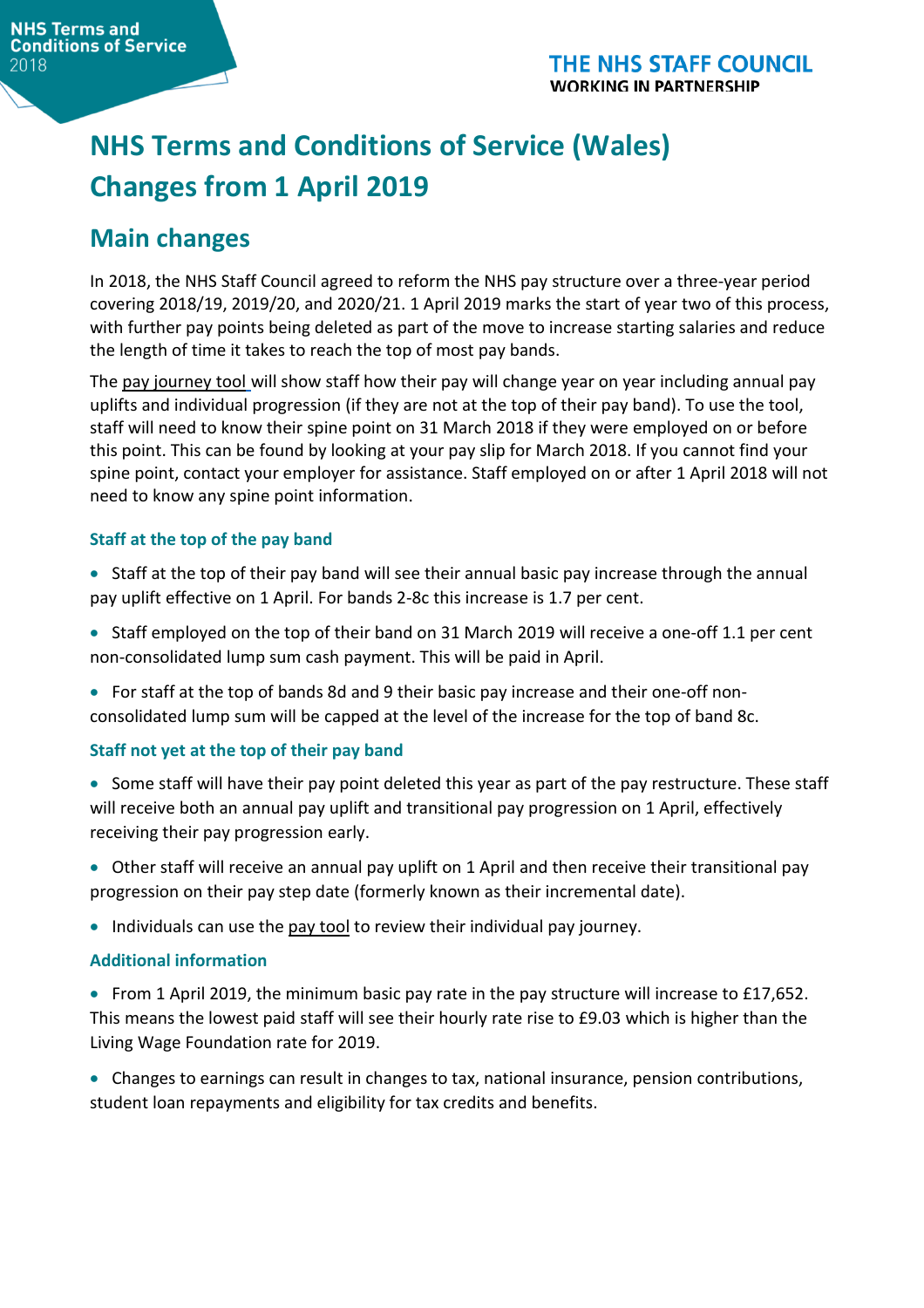# **One off non-consolidated cash lump sum**

### **Staff at the top of band 2-9**

• Staff employed on the top of bands 2-8c on 31 March 2019 will receive a one-off nonconsolidated lump sum cash payment worth 1.1 per cent of the value of annual basic pay. Parttime staff will receive payment on a pro-rata basis.

• The one-off non-consolidated cash lump sum will be paid in April 2019 and will appear on pay slips as "Non Consol Pay NP". NP stands for non-pensionable.

• Staff at the top of bands 8d and 9 on 31 March 2019 have the value of the one-off nonconsolidated lump sum cash payment capped at the value of the payment for staff at the top of band 8c.

• [Annex](https://www.nhsemployers.org/tchandbook/annex-1-to-3/annex-2-pay-bands-and-pay-points-on-the-second-pay-spine-in-england) 2 of the NHS terms and conditions handbook confirms the full-time equivalent value of the 1.1 per cent non-consolidated lump sum payments that a full-time staff member in bands 2-9 should receive. Although the Annex illustrates pay scales for England, table 10a shows the values that will be applied in Wales.

• Staff in post at 31 March 2019 on the top of the band, but not at work, including staff on maternity, paternity, or sickness absence, will receive the lump sum.

• ESR will automatically make payment of the 1.1 per cent lump sum where a member of staff is at the top of their band on 31 March 2019 and remains there on 1 April 2019. Staff are still eligible to receive the payment if they are on top of band on 31 March 2019 but not in post on 1 April, but where this is the case organisations will need to make the payment manually. The process for doing this should be discussed in partnership between staff side and employers.

• For staff who are eligible to receive the non-consolidated cash lump sum but change employers before they are paid the lump sum, the one-off payment should be paid by the organisation in which they were employed as at 31 March 2019. Local arrangements will need to be put in place to ensure accurate and timely payment is made.

• The process for any local payment arrangements should be discussed in partnership between staff side and employers.

### **Staff in band 1**

• A non-consolidated cash lump sum worth 1.1 per cent of the value of band 1 annual basic pay from 1 April 2019 will be paid to all band 1 staff in April. This will be paid regardless of whether they remain in band 1, have already transitioned to band 2, or will transition to band 2 on 1 April via the [national](https://www.nhsconfed.org/-/media/Confederation/Files/Wales-Confed/Wales-Employers/PDF-Band-1-Closure-Guidance---Final.pdf?la=en&hash=C4E6F7ACD253458AD5E158841E00EC4684FDF4CE) process.

• New entrants to band 2 that have not transferred as part of the national process will not be eligible for this payment. Staff who move in to a band 2 role via a promotion, such as staff who